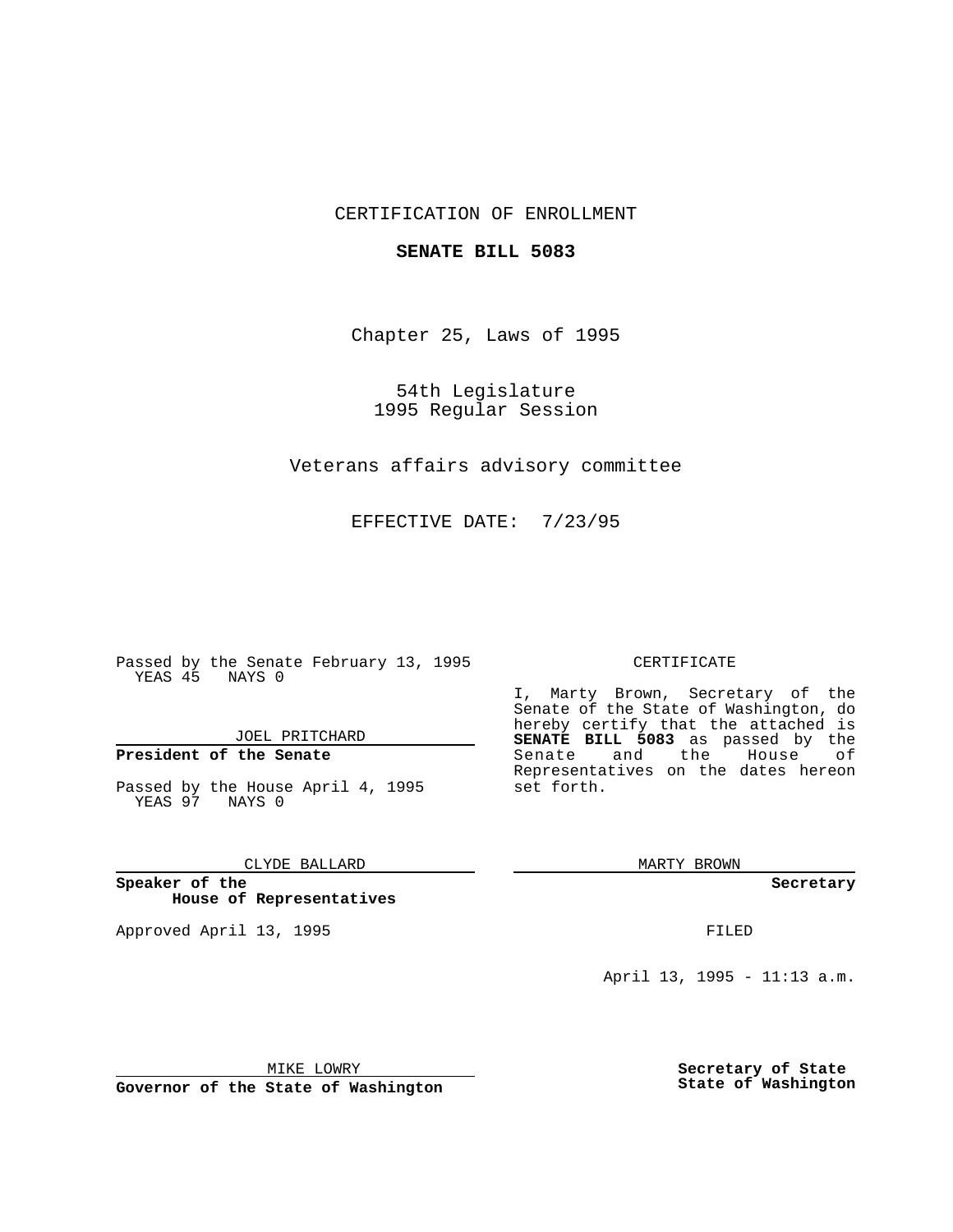## **SENATE BILL 5083** \_\_\_\_\_\_\_\_\_\_\_\_\_\_\_\_\_\_\_\_\_\_\_\_\_\_\_\_\_\_\_\_\_\_\_\_\_\_\_\_\_\_\_\_\_\_\_

\_\_\_\_\_\_\_\_\_\_\_\_\_\_\_\_\_\_\_\_\_\_\_\_\_\_\_\_\_\_\_\_\_\_\_\_\_\_\_\_\_\_\_\_\_\_\_

Passed Legislature - 1995 Regular Session

### **State of Washington 54th Legislature 1995 Regular Session**

**By** Senators Oke, Bauer, Franklin, Haugen and C. Anderson; by request of Department of Veterans Affairs

Read first time 01/10/95. Referred to Committee on Government Operations.

1 AN ACT Relating to the veterans affairs advisory committee; and 2 amending RCW 43.60A.080.

3 BE IT ENACTED BY THE LEGISLATURE OF THE STATE OF WASHINGTON:

4 **Sec. 1.** RCW 43.60A.080 and 1992 c 35 s 1 are each amended to read 5 as follows:

 (1) There is hereby created a veterans affairs advisory committee which shall serve in an advisory capacity to the governor and the director of the department of veterans affairs. The committee shall be composed of seventeen members to be appointed by the governor, and shall consist of the following:

 (a) One representative of the Washington soldiers' home and colony at Orting and one representative of the Washington veterans' home at 13 Retsil. Each home's ((residents)) resident council may nominate up to three individuals whose names are to be forwarded by the director to the governor. In making the appointments, the governor shall consider these recommendations or request additional nominations.

17 (b) One representative each from the three congressionally 18 chartered or nationally recognized veterans service organizations as 19 listed in the current "Directory of Veterans Service Organizations"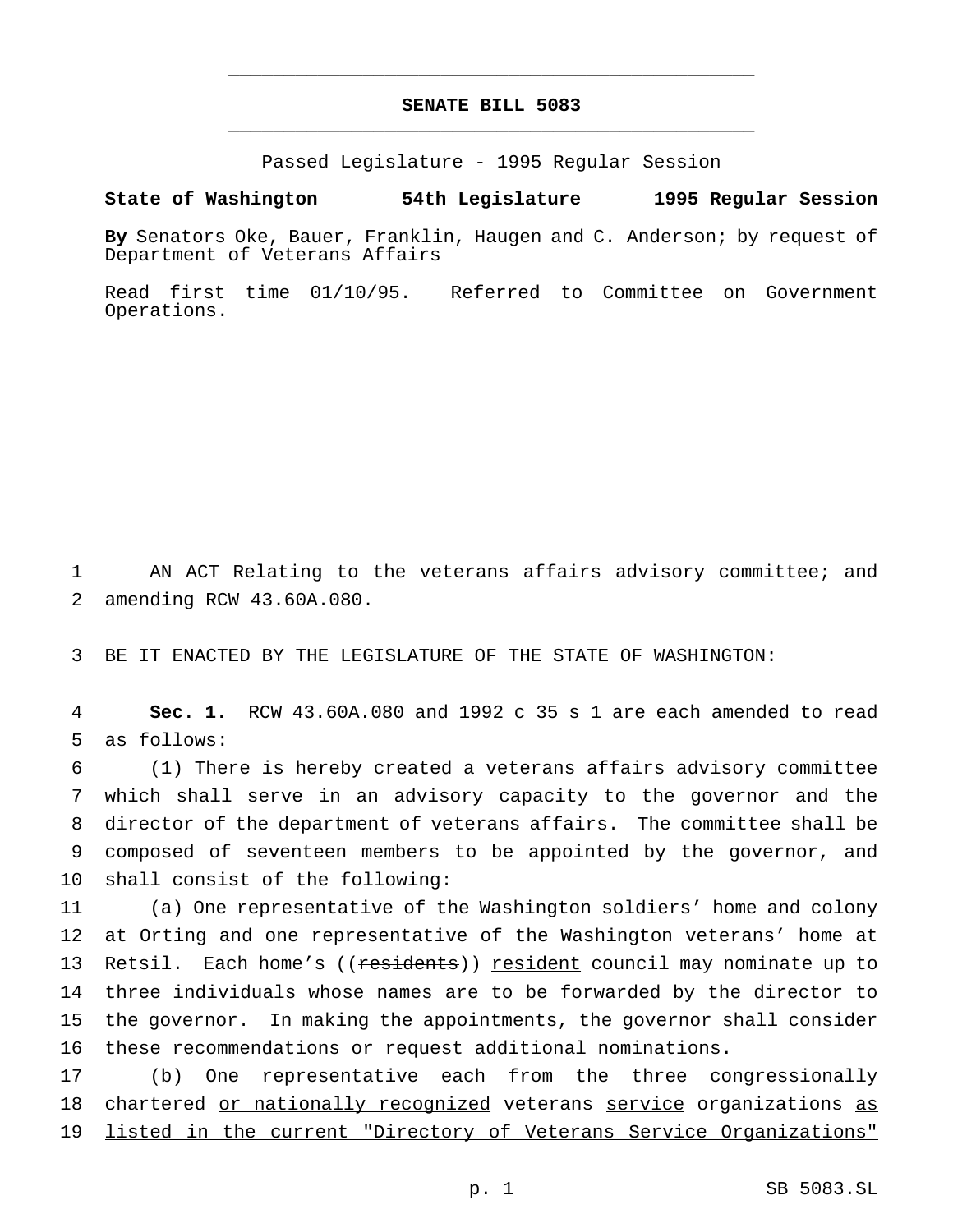1 published by the United States department of veterans affairs with the largest number of active members in the state of Washington as determined by the director. The organizations' state commanders may each submit a list of three names to be forwarded to the governor by the director. In making the appointments, the governor shall consider these recommendations or request additional nominations.

 (c) Ten members shall be chosen to represent those congressionally 8 chartered or nationally recognized veterans service organizations listed in the directory under (b) of this subsection and having at least one active chapter within the state of Washington. Up to three nominations may be forwarded from each organization to the governor by the director. In making the appointments, the governor shall consider these recommendations or request additional nominations.

 (d) Two members shall be veterans at large. Any individual or organization may nominate a veteran for an at-large position. Organizational affiliation shall not be a prerequisite for nomination or appointment. All nominations for the at-large positions shall be forwarded by the director to the governor.

 (e) No organization shall have more than one official representative on the committee at any one time.

 (f) In making appointments to the committee, care shall be taken to 22 ensure that members represent ((the)) all geographical portions of the state and minority viewpoints, and that the issues and views of concern to women veterans are represented.

 (2) All members shall have terms of four years. In the case of a vacancy, appointment shall be only for the remainder of the unexpired term for which the vacancy occurs. No member may serve more than two consecutive terms, with vacancy appointments to an unexpired term not considered as a term. Members appointed before June 11, 1992, shall continue to serve until the expiration of their current terms; and then, subject to the conditions contained in this section, are eligible for reappointment.

 (3) The committee shall adopt an order of business for conducting its meetings.

 (4) The committee shall have the following powers and duties: (a) To serve in an advisory capacity to the governor and the 37 director on matters pertaining to the department of veterans affairs;